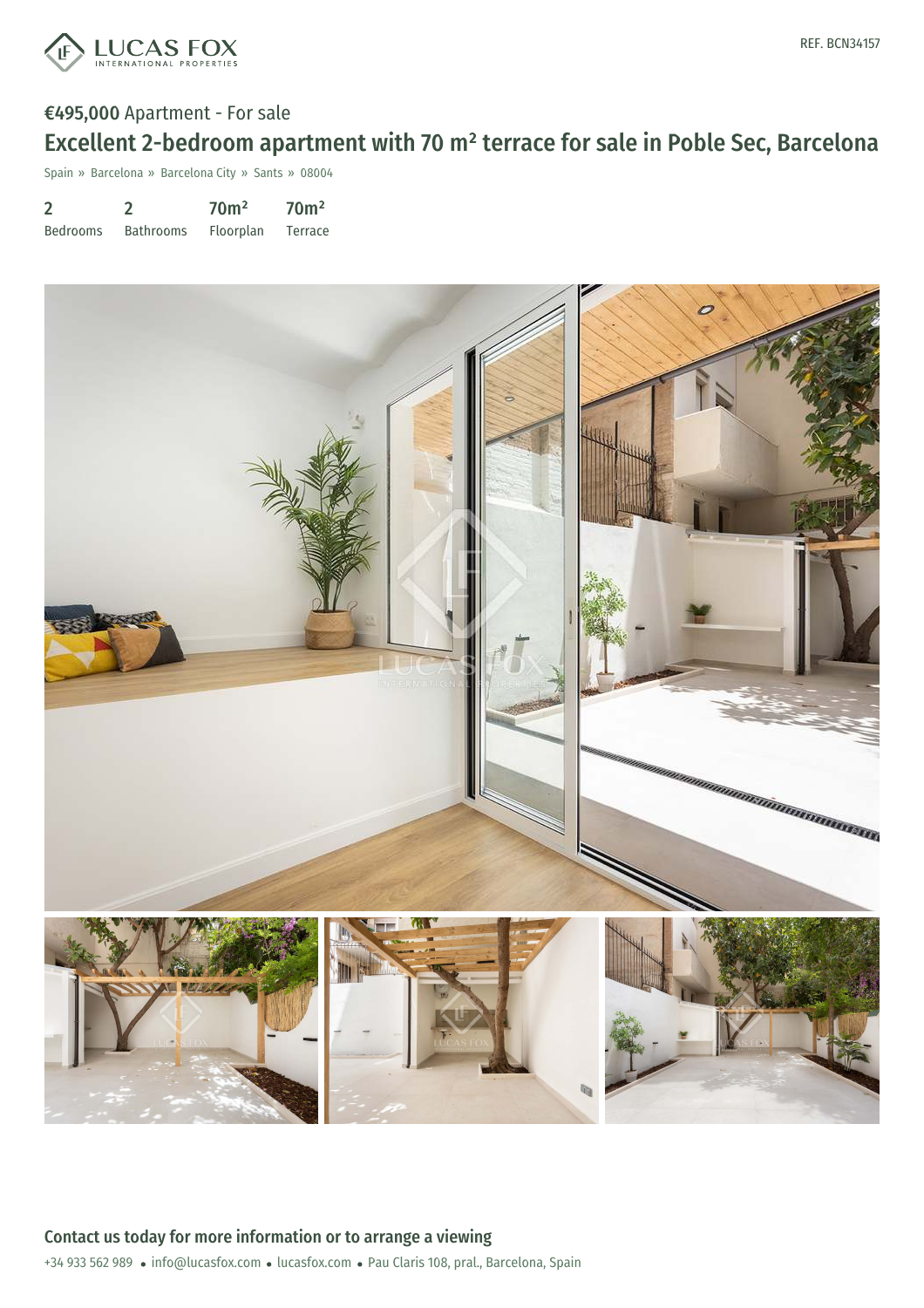

## €495,000 Apartment - For sale Excellent 2-bedroom apartment with 70 m² terrace for sale in Poble Sec, Barcelona

Spain » Barcelona » Barcelona City » Sants » 08004

2 Bedrooms 2 Bathrooms 70m² Floorplan 70m² Terrace

## **OVERVIEW**

## Brand new luxury home with a large terrace for sale. Currently the project is under construction and will be completed at the end of April 2022.

Beautifully designed home of 70 m² with 3.20-metre high ceilings. It has 2 double bedrooms and 2 complete bathrooms, a living room, dining room, kitchen of more than 30  $m^2$ . It also has a private terrace - garden of approximately 70  $m^2$ , with trees and planters where you could design your garden as you wish.

The bedrooms and bathrooms are located on the interior-facing side of the home, while the large living room adjoins the outdoor patio-garden and blends the interior and exterior spaces perfectly. The garden is covered with tiles and has with some perimeter planters as well as a pergola at the rear, connecting to the kitchen diner, laundry room and a barbecue area.

The renovation has maintained original elements such as large doors, and spectacular wooden frames in addition to the cornices and mouldings in the roofs.

It boasts a fully equipped luxury kitchen and bathrooms with large rain showers. It is south-east facing and enjoys direct winter and summer sun.



[lucasfox.com/go/bcn34157](https://www.lucasfox.com/go/bcn34157)

Garden, Terrace, Lift, High ceilings, Natural light, Period features, Wooden flooring, Modernist building, Air conditioning, Double glazing, Equipped Kitchen, Heating, Interior, Renovated, Storage room, Transport nearby, Wheelchair access